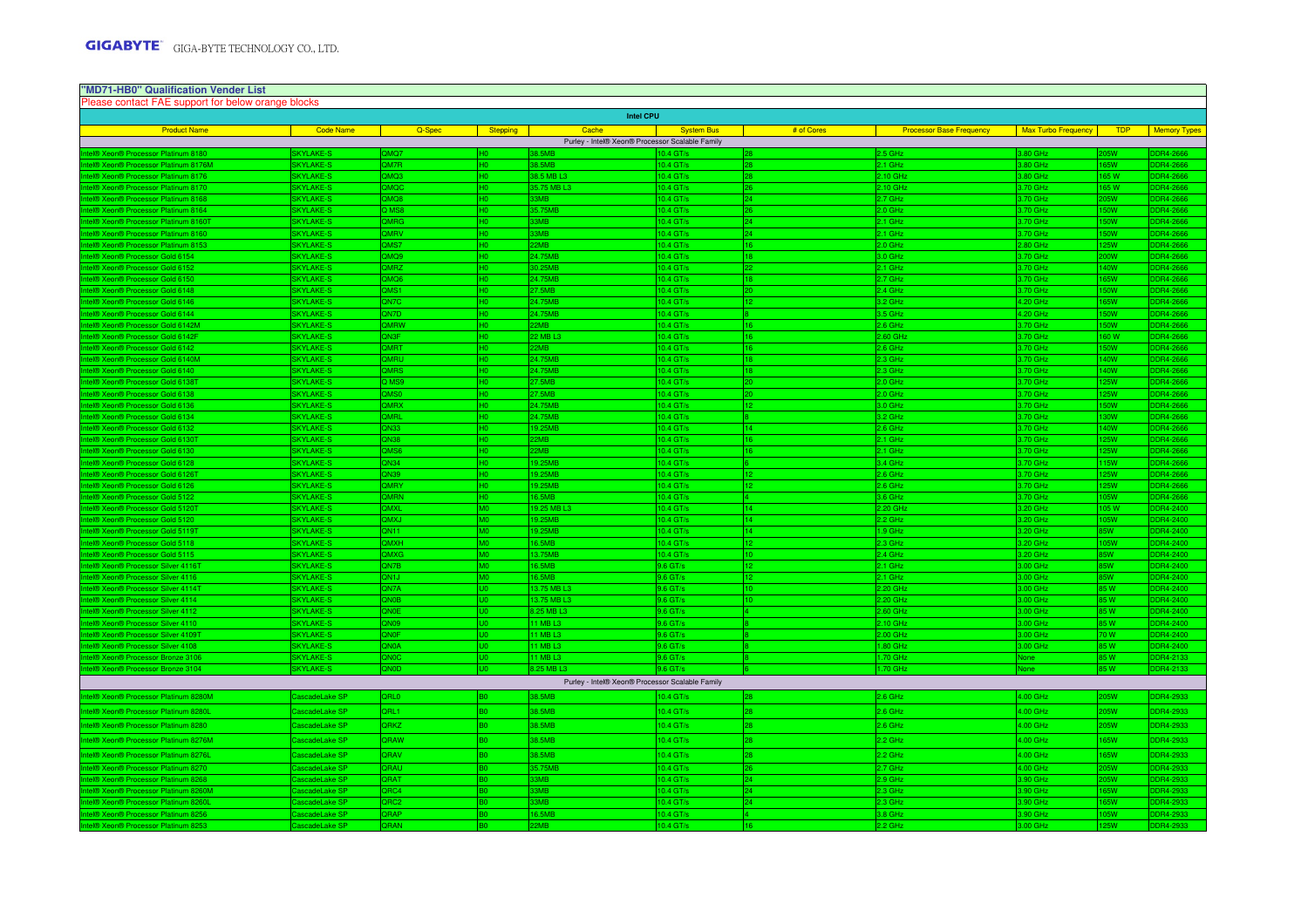| I® Xeon® Processor Gold 6256                                                  | ascadeLake SF                           | )TRO                      |                | RMR                                                          | $0.4$ GT/s               |     | 3.6 GHz              | 4.50 GHz             |                         | DR4-2933              |
|-------------------------------------------------------------------------------|-----------------------------------------|---------------------------|----------------|--------------------------------------------------------------|--------------------------|-----|----------------------|----------------------|-------------------------|-----------------------|
| el® Xeon® Processor Gold 6254                                                 | scadeLake SF                            | <b>DRAM</b>               |                | 24.75MB                                                      | $0.4$ GT/s               | 18  | 3.1 GHz              | 4.00 GHz             | <b>OW</b>               | DR4-2933              |
| <b>ID Xeon® Processor Gold 625</b>                                            | scadel ake SF                           | <b>IARC</b>               |                | <b>RMR</b>                                                   | $0.4$ GT/s               | 24  | 2.1 GHz              | 3.70 GHz             | <b>OW</b>               | DR4-2933              |
| el® Xeon® Processor Gold 6248                                                 | ascadeLake SF                           | <b>QRAK</b>               |                | 27.5MB                                                       | $0.4$ GT/s               | 20  | 2.5 GHz              | 3.90 GHz             | <b>OW</b>               | DR4-2933              |
| I® Xeon® Processor Gold 6244                                                  | ascadeLake SF                           | <b>JRAJ</b>               |                | 24 75MR                                                      | $0.4$ GT/s               |     | 3.6 GHz              | 4.40 GHz             | 50W                     | <b>DR4-2933</b>       |
| <b>BI® Xeon® Processor Gold 6242</b>                                          | ascadeLake SP                           | <b>HAR</b>                |                | 2MB                                                          | $0.4$ GT/s               | 16  | 2.8 GHz              | 3.90 GHz             | 50W                     | DR4-2933              |
| <b>IA XeonA Processor Gold 6240)</b>                                          | scadel ake SF                           | <b>RRX</b>                |                | 24.75MB                                                      | $0.4$ GT/s               | 1.8 | $2.6$ GHz            | 3.90 GHz             | <b>SOW</b>              | DR4-2933              |
| el® Xeon® Processor Gold 6240                                                 | scadeLake SF                            | <b>RAG</b>                |                | 24.75MB                                                      | 0.4 GT/s                 |     | 2.6 GHz              | 3.90 GHz             | <b>OW</b>               | DR4-2933              |
| <b>I® Xeon® Processor Gold 6238T</b>                                          | ascadeLake SF                           | <b>RBW</b>                |                | 0.25MB                                                       | 0.4 GT/s                 |     | .9 GHz               | 3.70 GHz             | 25W                     | DR4-2933              |
| el® Xeon® Processor Gold 6230                                                 | CascadeLake SP                          | <b>GARC</b>               |                | 27.5MB                                                       | 10.4 GT/s                | 20. | 2.1 GHz              | 3.90 GHz             | 25W                     | DR4-2933              |
| <b>IA XeonA Processor Gold 5218</b>                                           | Cascadel ake SF                         | QRA9                      | R <sub>0</sub> | 22MB                                                         | $0.4$ GT/s               | 16  | 2.3 GHz              | 3.90 GHz             | 25W                     | <b>DR4-2666</b>       |
| <b>B Xeon® Processor Platinum 8260Y</b>                                       | ascadeLake SF                           | QRC1                      |                | 3MB                                                          | $0.4$ GT/s               | 24  | 2.3 GHz              | 3.90 GHz             | i5W                     | DR4-2933              |
| I® Xeon® Processor Platinum 8260                                              | ascadeLake SF                           | <b>DRC3</b>               |                | 3M <sub>R</sub>                                              | $0.4$ GT/s               | 24  | 2.3 GHz              | 3.90 GHz             | <b>SSW</b>              | DR4-2933              |
| <b>BI® Xeon® Processor Gold 5220</b>                                          | ascadeLake SP                           | <b>HORC</b>               | 10<br>TΩ.      | 24.75MB                                                      | 0.4 GT/s                 | 18  | 2.2 GHz              | 3.90 GHz             | 25W                     | DR4-2666              |
| <b>BIO Xeon® Processor Gold 5218N</b>                                         | CascadeLake SF                          | <b>QRGD</b>               |                | <b>2MR</b>                                                   | 10.4 GT/s                | 16  | 2.3 GHz              | 3.70 GHz             | 05W                     | DR4-2666              |
| <b>B Xeon® Processor Gold 5218B</b>                                           | ascadeLake SF                           | ORGE                      | LO.<br>LO.     | 2MB<br>1MB                                                   | 0.4 GT/s                 | 16  | 2.3 GHz              | 3.90 GHz             | 25W                     | DR4-2666              |
| <b>BI® Xeon® Processor Gold 5217</b><br><b>BI® Xeon® Processor Gold 5215L</b> | ascadeLake SF<br>CascadeLake SP         | <b>RGC</b><br><b>ORGB</b> | lın            | 13.75MB                                                      | 0.4 GT/s<br>$0.4$ GT/s   | 10  | 3.0 GHz<br>$2.5$ GHz | 3.70 GHz<br>3.40 GHz | <b>15W</b><br><b>FW</b> | DR4-2666<br>DDR4-2666 |
|                                                                               |                                         | <b>QRGA</b>               | 10             | 13.75MB                                                      |                          | 10  | 2.5 GHz              |                      |                         | DR4-2666              |
| <b>I® Xeon® Processor Gold 5215M</b><br><b>BI® Xeon® Processor Gold 5215</b>  | ascadeLake SF<br>ascadeLake SF          | QRG9                      | L0             | 3.75MB                                                       | 0.4 GT/s<br>$0.4$ GT/s   |     | 2.5 GHz              | 3.40 GHz<br>3.40 GHz | 5W<br>5W                | DR4-2666              |
| <b>BI® Xeon® Processor Silver 4216</b>                                        | CascadeLake SP                          | RG8                       | IΛ.            | 2MR                                                          | $.6$ GT/s                | 16  | 2.1 GHz              | 3.20 GHz             | <b>WOO</b>              | DR4-2133              |
| <b>I® Xeon® Processor Silver 4215</b>                                         | ascadeLake SP                           | <b>RG7</b>                |                | 1MB                                                          | 9.6 GT/s                 |     | 2.5 GHz              | 3.50 GHz             | 5W                      | DR4-2133              |
| el® Xeon® Processor Silver 4214Y                                              | ascadeLake SP                           | <b>ORHY</b>               | 10             | 16.5MB                                                       | 9.6 GT/s                 | 12  | 2.2 GHz              | 3.20 GHz             | 5W                      | DR4-2133              |
| <b>I® Xeon® Processor Silver 4214</b>                                         | ascadeLake SF                           | QRG6                      | lLo:           | 16.5MB                                                       | 9.6 GT/s                 |     | 2.2 GHz              | 3.20 GHz             | 5W                      | DR4-2133              |
| <b>I® Xeon® Processor Silver 4210</b>                                         | ascadeLake SF                           | QPJF                      |                | 13.75MB                                                      | $.6$ GT/s                |     | 2.2 GHz              | 3.20 GHz             | 5W                      | DR4-2133              |
| el® Xeon® Processor Silver 4209T                                              | ascadeLake SP                           | <b>OPJM</b>               | R <sub>0</sub> | 11MB                                                         | $9.6$ GT/s               |     | 2.2 GHz              | 3.20 GHz             | 0W                      | DDR4-2133             |
| <b>BI® Xeon® Processor Silver 4208</b>                                        | ascadeLake SF                           | QPJG                      | <b>RO</b>      | 11MB                                                         | 9.6 GT/s                 |     | 2.1 GHz              | 3.20 GHz             | 5W                      | DR4-2133              |
| ® Xeon® Processor Gold 6252N                                                  | ascadeLake SP                           | QS1W                      | B <sub>1</sub> | 35.75MB                                                      | 0.4 GT/s                 | 24  | 2.3 GHz              | 3.60 GHz             | 50W                     | DDR4-2933             |
| <b>BI® Xeon® Processor Gold 5218T</b>                                         | ascadeLake SP                           | S <sub>1</sub> T          |                | 2MR                                                          | 10.4 GT/s                | 16  | 2.1 GHz              | 3.80 GHz             | 05W                     | DR4-2666              |
| <b>I® Xeon® Processor Gold 6240M</b>                                          | scadeLake SP                            | S25                       |                | 24.75MB                                                      | $0.4$ GT/s               | 18  | 2.6 GHz              | 3.90 GHz             | 50W                     | DR4-2933              |
| <b>8 Xeon® Processor Gold 52209</b>                                           | scadeLake SF                            | 2S1Z                      |                | 24.75MB                                                      | 10.4 GT/s                |     | 2.7 GHz              | 3.90 GHz             | 25W                     | R4-2666               |
| <b>ID Xeon® Processor Gold 6222V</b>                                          | ascadel ake SF                          | 2S2C                      |                | 27.5 MB                                                      | $0.4$ GT/s               | 20  | .8 GHz               | 3.60 GHz             | <b>15W</b>              | DR4-2400              |
| <b>BI® Xeon® Processor Gold 6238M</b>                                         | CascadeLake SF                          | S27                       |                | 30.25MB                                                      | 0.4 GT/s                 | 22  | 2.1 GHz              | 3.70 GHz             | 40W                     | DR4-2933              |
| R XennR Processor Gold 6262)                                                  | scadeLake SP                            | S2B                       |                | 3MB                                                          | $0.4$ GT/s               | 24  | .9 GHz               | 3.60 GHz             | <b>ISW</b>              | DR4-2933              |
| 8 Xeon® Processor Gold 6234                                                   | scadeLake SF                            | <b>S1U</b>                |                | 24.75MB                                                      | $0.4$ GT/s               |     | 3.3 GHz              | 4.00 GHz             | <b>NO</b>               | DR4-2933              |
| <b>B</b> Xeon® Processor Gold 6226                                            | ascadeLake SF                           | <b>S1V</b>                |                | 9.25MB                                                       | $0.4$ GT/s               |     | 2.7 GHz              | 3.70 GHz             | 25W                     | DR4-2933              |
| <b>BI® Xeon® Processor Gold 6230N</b>                                         | lascadel ake SF                         | 2S1X                      |                | 27.5MB                                                       | $0.4$ GT/s               | ٥ñ  | 2.3 GHz              | 3.50 GHz             | 5W                      | DR4-2933              |
| <b>I® Xeon® Processor Gold 52201</b>                                          | ascadel ake SF                          | S1R                       |                | 24.75MB                                                      | 0.4 GT/s                 | 18  | 1.9 GHz              | 3.90 GHz             | <b>J5W</b>              | DR4-2666              |
| el® Xeon® Processor Gold 6246                                                 | CascadeLake SP                          | 2S1Q                      | IB1            | 24.75MB                                                      | 10.4 GT/s                |     | 3.3 GHz              | 4.20 GHz             | 55W                     | DR4-2933              |
| <b>ID Xeon® Processor Gold 6238</b>                                           | ascadeLake SF                           | <b>S1S</b>                |                | <b>025MB</b>                                                 | $0.4$ GT/s               |     | 2.1 GHz              | 3.70 GHz             | 40W                     | DR4-2933              |
| <b>I® Xeon® Processor Gold 6230T</b>                                          | ascadeLake SP                           | 2S1Y                      |                | 7.5MB                                                        | 0.4 GT/s                 |     | 2.1 GHz              | 3.90 GHz             | 25W                     | DR4-2933              |
| <b>IA XennA Processor Gold 6240</b>                                           | ascadel ake SF                          | s26                       | R <sub>1</sub> | 24.75MB                                                      | $0.4$ GT/s               |     | $2.6$ GHz            | 3.90 GHz             | 50W                     | DR4-2933              |
| el® Xeon® Processor Gold 6238L                                                | scadeLake SP                            | <b>S28</b>                | lR1            | 0.25MB                                                       | $0.4$ GT/s               |     | $2.1$ GHz            | 3.70 GHz             | 40W                     | DR4-2933              |
| I <sup>®</sup> Xeon <sup>®</sup> Processor Bronze 3204                        | scadeLake SF                            | ΣPJK                      |                | <b>25MP</b>                                                  | $6$ GT/s                 |     | .90 GHz              | 1.90 GHz             | 5W                      | DDR4-2133             |
|                                                                               |                                         |                           |                | CascadeLake refresh - Intel® Xeon® Processor Scalable Family |                          |     |                      |                      |                         |                       |
| al® Xeon® Processor Gold 6250                                                 | ascadeLake refresh                      | <b>RGTF</b>               |                | <b>5.75MF</b>                                                | $0.4 \text{ G}T/$        |     | 3.9 GHz              | 4.5 GHz              | <b>ISW</b>              | DR4-2933              |
| <b>B Xeon® Processor Gold 6258R</b>                                           | ascadeLake refresh                      | <b>RGZF</b>               |                | 8.50MB                                                       | $0.4$ GT/s               |     | 2.7GHz               | 4.0 GHz              | 5W                      | DR4-2933              |
| <b>BIO XeonO Processor Gold 6248R</b>                                         | ascadeLake refresh                      | <b>GZG</b>                | IB1            | <b>575MB</b>                                                 | $0.4$ GT/s               | 24  | 3.0 GHz              | 4.0 GHz              | <b>ISW</b>              | DR4-2933              |
| <b>BI® Xeon® Processor Gold 6246R</b>                                         | ascadeLake refresh                      | RGZL<br>3GZJ              |                | 35.75MB<br>35.75MB                                           | 0.4 GT/s                 | 16  | 3.4 GHz              | 4.1 GHz              | 5W                      | DR4-2933              |
| <b>IA XeonA Processor Gold 6242F</b><br><b>I® Xeon® Processor Gold 6240R</b>  | tadel ake refresh<br>scadeLake refresh  | RGZ8                      | B <sub>1</sub> | 5.75MB                                                       | $0.4$ GT/s<br>$0.4$ GT/s | 24  | 3.1 GHz<br>2.4 GHz   | 4.1 GHz<br>4.0 GHz   | <b>SW</b><br><b>SW</b>  | DR4-2933<br>DR4-2933  |
|                                                                               |                                         | RGZ9                      | B1             | 38.50MB                                                      |                          | 28  |                      |                      | 55W                     | DR4-2933              |
| el® Xeon® Processor Gold 6238R<br><b>BI® Xeon® Processor Gold 6230R</b>       | ascadeLake refresh<br>scadeLake refresh | <b>RGZA</b>               |                | 35.75MB                                                      | 0.4 GT/s<br>$0.4$ GT/s   | 26  | 2.2 GHz<br>$2.1$ GHz | 4.0 GHz<br>4.0 GHz   | 50W                     | DDR4-2933             |
| <b>I® Xeon® Processor Gold 6226R</b>                                          | scadeLake refresh                       | <b>RGZC</b>               |                | 2MB                                                          | 10.4 GT/s                |     | 2.9 GHz              | 3.9 GHz              | 50W                     | DR4-2933              |
| <b>BI® Xeon® Processor Silver 4215R</b>                                       | ascadeLake refresh                      | RGZE                      | lB1            | 1MB                                                          | $0.4$ GT/s               |     | 3.2 GHz              | 4.0 GHz              | 30W                     | DR4-2400              |
| el® Xeon® Processor Gold 5220R                                                | ascadeLake refresh                      | <b>RGZP</b>               |                | 35.75MB                                                      | 0.4 GT/s                 | 24  | 2.2 GHz              | 4.0 GHz              | 50W                     | DR4-2666              |
| <b>I® Xeon® Processor Gold 5218R</b>                                          | ascadel ake refresh                     | RGZ7                      |                | 27.50MB                                                      | 0.4 GT/s                 | 20  | 2.1 GHz              | 4.0 GHz              | 25W                     | DR4-2666              |
| el® Xeon® Processor Silver 4214R                                              | ascadeLake refresh                      | <b>SKT</b>                | 11             | 16.5MB                                                       | 9.6 GT/s                 | 12  | 2.4 GHz              | 3.5 GHz              | 00W                     | DR4-2400              |
| <b>I® Xeon® Processor Silver 4210R</b>                                        | cadeLake refresh                        | DSI <sub>1</sub>          | lR1            | 13.75MB                                                      | 9.6 GT/s                 | 10  | 2.4 GHz              | 3.2 GHz              | <b>NOO</b>              | DDR4-2400             |
| el® Xeon® Processor Bronze 3206F                                              | cadeLake refresh                        | <b>SL2</b>                |                | 11MB                                                         | 0.6 GT/                  |     | 1.9 GHz              | 1.9 GHz              | 5W                      | DDR4-2133             |
|                                                                               |                                         |                           |                | Montage Jintide® Processor Scalable Family                   |                          |     |                      |                      |                         |                       |
|                                                                               |                                         | REUN                      |                | <b>MB</b>                                                    | ).4 GT                   |     | .8 GHz               | 2.4 GHz              | 50W                     | DR4                   |
| ontage Jintide® C10201                                                        | tide                                    | <b>REUK</b>               | H <sub>0</sub> | 13.75MB                                                      | 9.6 GT/s                 | 10  | 1.8 GHz              | $2.0$ GHz            | 5W                      | DDR4                  |
| intage Jintide® C08101                                                        | tide                                    | REUL                      | нo             | 1MB                                                          | $.6$ GT/s                |     | 1.8 GHz              | 2.0 GHz              | 5W                      | D <sub>R4</sub>       |
| intage Jintide® C16401                                                        | tide                                    | <b>REUM</b>               | H٥             | 2MB                                                          | $0.4$ GT/s               |     | .8 GHz               | 2.4 GHz              | <b>5W</b>               | DB4                   |
| ontage Jintide® C12301                                                        |                                         | REUH                      |                | 6.5MB                                                        | $0.4$ GT/                |     | .8 GHz               | 2.0 GHz              |                         |                       |
|                                                                               |                                         |                           |                |                                                              |                          |     |                      |                      |                         |                       |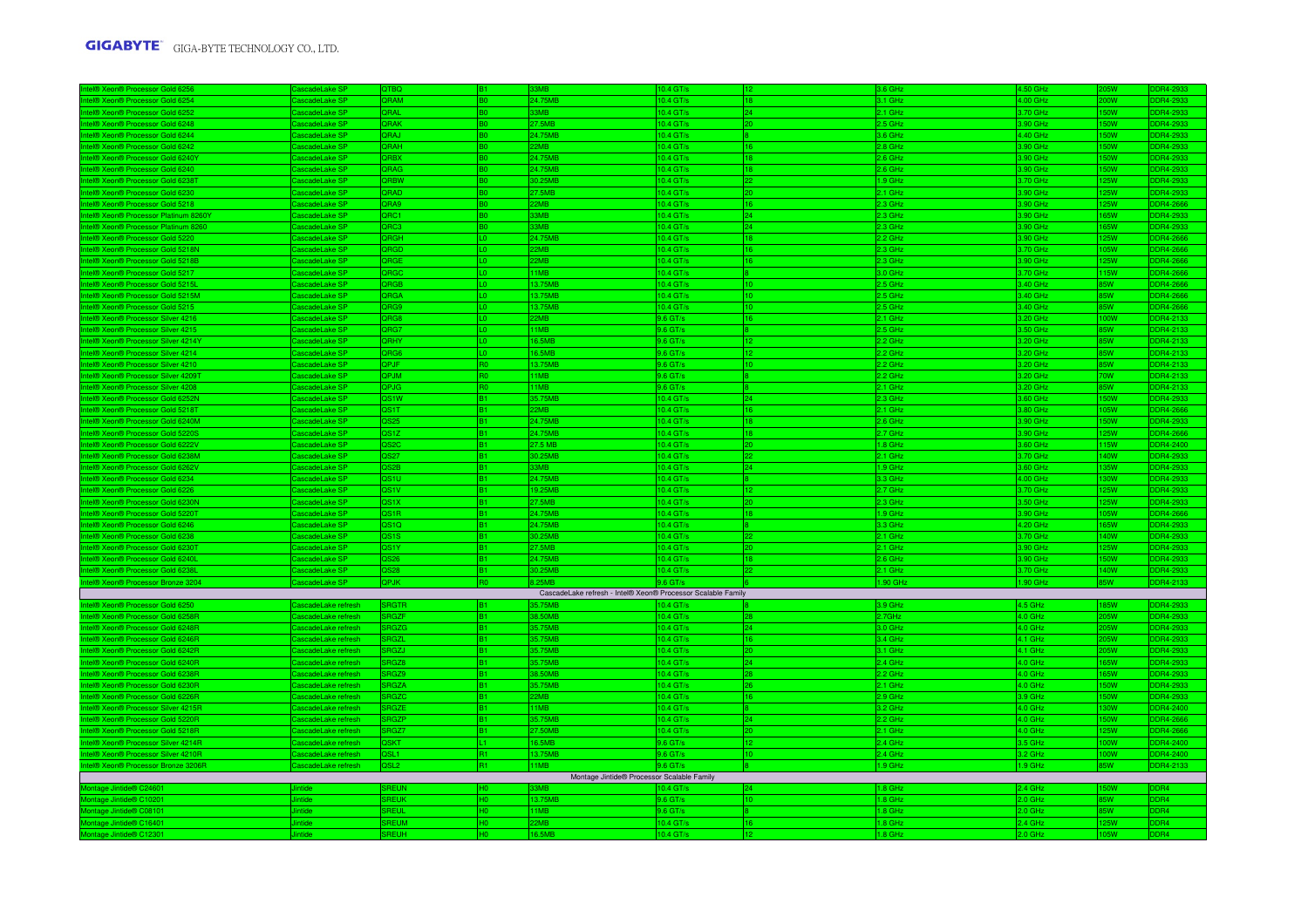| Montage Jintide® C14501                  | ntide                   | SREUJ                  | H <sub>0</sub> | 19.25MB                            | 10.4 GT/s                      | 14.          | 1.8 GHz                     | $2.0$ GHz                                      | 105W     | DDR4             |
|------------------------------------------|-------------------------|------------------------|----------------|------------------------------------|--------------------------------|--------------|-----------------------------|------------------------------------------------|----------|------------------|
| <b>Product Name</b>                      | Memory Type             | <b>Nodule Supplier</b> | Size           | <b>Memory</b><br><b>Chip Brand</b> | Rank                           | Voltage      | <b>Data Transfer Rate</b>   | <b>Error Correction CAS Latency</b>            |          | Pins             |
|                                          |                         |                        |                | RDIMM                              |                                |              |                             |                                                |          |                  |
| KSM29RS4/16HCI                           | DR4                     |                        | 6GB            | khynix-IDT                         | 1Rx4                           |              | 933MH <sub>2</sub>          | <b>CC Registered</b>                           |          | 8-pin            |
| KSM29RD4/32HCI                           | DR4                     | ngston                 | 2GB            | khynix-IDT                         | PRx4                           | 2v           | 933MHz                      | CC Registered                                  | 21       | 8-pin            |
| M393A4K40BB2-CTD                         | DDR4                    | Samsung                | 2GB            | amsung                             | 2Rx4                           | 1.2v         | 666MH <sub>2</sub>          | <b>ECC Registered</b>                          | 19       | 88-pin           |
| M393A8K40B22-CWD6Q                       | DR <sub>4</sub>         | Samsung                | 64GB           | amsung                             | S <sub>2</sub> R <sub>x4</sub> | 1.2v         | 666MHz                      | CC Registered                                  | 19       | 88-pin           |
| 393A4K40CB2-CTD7Q                        | DR <sub>4</sub>         | msund                  | 2GB            | amsung-IDT                         | PRX4                           | 2v           | 366MHz                      | <b>CC Regis</b>                                | 19       | 8-pir            |
| T32G4RFD4266.2G6H1.001                   | DDR4                    | CRUCIAL                | 12GB           | Micron                             | 2Rx4                           | 1.2v         | 666MHz                      | <b>ECC Registered</b>                          | 19.      | 88-pin           |
| MTA36ASF4G72PZ-2G6H1QG                   | DDR4                    | CRUCIAL                | 32GB           | Micron                             | 2Rx4                           | 1.2v         | 2666MHz                     | <b>ECC Registered</b>                          | $19-1$   | 288-pin          |
| CT32G4RFD4266.36FD1                      | DDR4                    | CRUCIAL                | 32GB           | Micron                             | 2Rx4                           | 1.2v         | 866MHz                      | <b>ECC Registered</b>                          | 19       | 288-pin          |
| CT32G4RFD4266-2G6D1.001                  | DDR4                    | CRUCIAL                | 32GB           | Micron                             | 2Rx4                           | 1.2v         | <b>866MHz</b>               | <b>ECC Registered</b>                          | 19       | 288-pin          |
| MTA36ASF4G72PZ.2G6D1                     | DDR4                    | Micron                 | 32GB           | Micron-IDT                         | 2Rx4                           | 1.2v         | 866MHz                      | <b>ECC Registered</b>                          | 19       | 288-pin          |
| MTA36ASF4G72PZ.2G6D1RG                   | DDR4                    | <b>Micron</b>          | 32GB           | Micron-Inphi                       | 2Rx4                           | 1.2v         | <b>866MHz</b>               | <b>ECC Registered</b>                          |          | 288-pin          |
| MTA36ASF4G72PZ.2G6D1QK                   | DDR4                    | Micron                 | 32GB           | Micron-Montage                     | 2Rx4                           | 1.2v         | 666MHz                      | <b>ECC Registered</b>                          |          | 288-pin          |
| CT32G4RFD4266.-2G6D1                     | DDR4                    | CRUCIAL                | 2GB            | <b>Aicron</b>                      | 2Rx4                           | 2v           | 666MHz                      | <b>ECC Registered</b>                          |          | 88-pin           |
| CT32G4RFD4266.2G6E1.001                  | DDR4                    | Crucial                | 2GB            |                                    | 2Rx4                           | 1.2v         | <b>HAAAA</b>                | <b>ECC Registered</b>                          |          | 88-pir           |
| T32G4RFD4266.36FE1                       | DR <sub>4</sub>         | rucial                 |                | <b>Aicror</b>                      | 2Rx4                           | 2v           | 66MHz                       | <b>CC Registered</b>                           |          | 8-pin            |
| MTA36ASF4G72PZ-2G6E1                     | DDR4                    | Micron                 |                | Micror                             | 2Rx4                           | 1.2v         | 366MHz                      | <b>ECC Registered</b>                          | 19       | 8-pin            |
| T16G4RFD8266-2G6E1.001                   | DR4                     | trucial                | 6GB            |                                    | 2Rx8                           | 2v           | 66MHz                       | CC Regist                                      | 19       | 8-pir            |
| T16G4RFD8266.18FE1                       | DDR4                    | Crucial                | 6GB            | <b>Aicron</b>                      | 2Rx8                           | 1.2v         | 66MHz                       | <b>ECC Registered</b>                          | 19       | 88-pin           |
| MTA18ASF2G72PDZ-2G6E1SG                  | DDR4                    | Micron                 | 16GB           | <b>Aicron</b>                      | 2Rx8                           | 2v           | 666MHz                      | <b>ECC Registered</b>                          | 19       | 88-pin           |
| MTA18ASF2G72PDZ-2G6E1QG                  | DDR4                    | Micron                 | 16GB           | <b>Micron</b>                      | 2Rx8                           | 1.2v         | 666MHz                      | <b>ECC Registered</b>                          | 19       | 288-pin          |
| HMA82GR7AFR4N-VKT3                       | D <sub>R4</sub>         | <b>SKhynix</b>         | <b>BOB</b>     | khynix-Montage<br>khyniy-IDT       | 1Rx4                           | 2v           | <b>S66MH</b>                | CC Registered                                  |          | 88-pin           |
| HMA82GR7AFR4N-VKTF<br>HMA82GR7AFR8N-VKT3 | DR4<br>DR4              | Khynix<br>Khynix       | RQR            | khynix-Montag                      | 1Rv4<br>2Rx8                   | 2v<br>2v     | <b>S66MH</b><br><b>HMaa</b> | <b>CC Registered</b><br><b>CC Registered</b>   |          | 8-pir<br>8-pir   |
| HMA82GR7AFR8N-VKTF                       | DR <sub>4</sub>         | Khynix                 | 6GB            | Skhynix-IDT                        | 2Rx8                           | 2v           | 366MHz                      | <b>CC Registered</b>                           | 19       | 8-pin            |
| HMA84GR7AFR4N-VKT3                       | DDR4                    | <b>SKhynix</b>         | 2GR.           | Skhynix-Montage                    | 2Rx4                           | 2v           | <b>666MH<sub>2</sub></b>    | <b>CC Registered</b>                           | 19       | 38-pin           |
| HMA84GR7AFR4N-VKTF                       | DDR4                    | <b>SKhynix</b>         | 2GB            | Skhynix-IDT                        | 2Rx4                           | 1.2v         | <b>S66MH<sub>2</sub></b>    | <b>ECC Registered</b>                          | 19       | 88-pin           |
| HMAA8GR7A2R4N-VNT3                       | DR4                     | <b>Khvnix</b>          | <b>34GB</b>    | khynix                             | 32 <sub>Rx4</sub>              | 2v           | <b>S66MH<sub>2</sub></b>    | <b>CC Registered</b>                           |          | 88-pin           |
| CT8G4RFS8266.9FD1                        | DDR4                    | Crucial                | 8GB            | Micron                             | 1Rx8                           | 1.2v         | 666MHz                      | <b>ECC Registered</b>                          | $19-19$  | 288-pin          |
| MTA9ASF1G72PZ-2G6D1QI                    | DR <sub>4</sub>         | Micron                 | 8GB            | <b>Aicron</b>                      | 1Rx8                           | 2v           | 666MHz                      | <b>ECC Registered</b>                          | 19       | 288-pin          |
| CT16G4RFD8266.18FD1                      | DDR4                    | CRUCIAL                | 16GB           | Micron                             | 2Rx8                           | 1.2v         | 866MHz                      | <b>ECC Registered</b>                          | 19       | 288-pin          |
| CT16G4RFD8266.2G6D1                      | DDR4                    | CRUCIAL                | 16GB           | Micron                             | 2Rx8                           | 1.2v         | <b>866MHz</b>               | <b>ECC Registered</b>                          | 19.      | 288-pin          |
| MTA18ASF2G72PDZ-2G6D1                    | DDR4                    | CRUCIAL                | 16GB           | <b>Micron</b>                      | 2Rx8                           | 1.2v         | <b>866MHz</b>               | <b>ECC Registered</b>                          | 19       | 288-pin          |
| M393A2K40CB2-CTD6Q                       | DR4                     | <b>Samsund</b>         | 6GB            | amsung-Montage                     | 1Rx4                           | 2v           | 66MH <sub>2</sub>           | <b>ECC Registered</b>                          |          | 88-pin           |
| T16G4RFD8266-2G6H1.001                   | DR <sub>4</sub>         | CRUCIAL                | 6GB            | Micron                             | 2Rx8                           | 2v           | 666MHz                      | <b>ECC Registered</b>                          | 19       | 88-pin           |
| MTA18ASF2G72PDZ-2G6H1QG                  | DDR4                    | Micron                 | 6GB            | Micron.                            | 2Rx8                           | 1.2v         | 666MHz                      | <b>ECC Registered</b>                          | 119.     | 88-pin           |
| KSM26RS8/8HAI                            | DR <sub>4</sub>         | <b>Gingston</b>        | GB.            | Skhynix-IDT                        | 1Rx8                           | 2v           | 66MHz                       | <b>ECC Registered</b>                          | 19       | 88-pin           |
| KSM26RS8/8MEI                            | DR <sub>4</sub>         | hastor                 | <b>GB</b>      | <b>Aieror</b>                      | 1Rx8                           | 2v           | 66MHz                       | <b>CC Registered</b>                           | 19       | 88-pin           |
| KSM26RS4/16MEI<br>SM26RD4/32MEI          | DR <sub>5</sub><br>DDR4 | igston                 | 6GB<br>12GB    | Micron<br>Micror                   | 1Rx4<br>2Rx4                   | 1.2v<br>1.2v | 66MHz<br>666MHz             | <b>ECC Registered</b>                          | 19<br>19 | 88-pin<br>88-pin |
| CT16G4RFD4266-2G6E1.001                  | DDR4                    | ngstor<br>Crucial      | 16GB           | Micron                             | 2Rx4                           | 1.2V         | <b>866MHz</b>               | <b>ECC Registered</b><br><b>ECC Registered</b> | 19       | 288-pin          |
| MTA36ASF2G72PZ-2G6E1                     | DDR4                    | Micron                 | 16GB           | Micron                             | 2Rx4                           | 1.2V         | <b>866MHz</b>               | <b>ECC Registered</b>                          | 19       | 288-pin          |
| CT16G4RFS4266.18FD1                      | DDR4                    | Crucial                | 16GB           | Micron                             | 1Rx4                           | 1.2v         | 666MHz                      | <b>ECC Registered</b>                          | 19.      | 288-pin          |
| MTA18ASF2G72PZ-2G6D1QI                   | DDR <sub>4</sub>        | Micron                 | 16GB           | <b>Aicron</b>                      | 1Rx4                           | 2v           | 666MHz                      | <b>ECC Registered</b>                          | 19.      | 88-pin           |
| T8G4RFD8266.18FE1                        | DR <sub>4</sub>         | Crucial                | 8GB            | Micron                             | 2R X8                          | 2v           | 66MHz                       | <b>ECC Registered</b>                          |          | 88-pin           |
| T8G4RFD8266-2G6E1                        | DR <sub>4</sub>         | Crucial                | 8GB            | Micror                             | 2R X8                          | 2v           | 366MHz                      | <b>ECC Registered</b>                          | 19       | 88-pin           |
| MTA18ASF1G72PDZ-2G6E1RG                  | D <sub>R4</sub>         | Micron                 | 8GB            | Aicron                             | 2R X8                          | 1.2v         | 666MHz                      | <b>ECC Registered</b>                          | 19       | 38-pin           |
| CT32G4RFD4266-2G6H1.001                  | DDR4                    | Crucial                | 2GB            | Micron                             | 2Rx4                           | 1.2v         | <b>S66MHz</b>               | <b>ECC Registered</b>                          | 19       | 88-pin           |
| MTA36ASF4G72PZ-2G6H1QG                   | DR <sub>4</sub>         | Micron                 | 2GB            | <b>Aicron</b>                      | 2Rx4                           | 2v           | 66MHz                       | <b>CC Registered</b>                           | 19       | 88-pin           |
| M393A2K43BB1-CTD6Q                       | DDR4                    | Samsung                | 6GB            | amsung                             | 2R X8                          | 1.2V         | 366MHz                      | <b>ECC Registered</b>                          | 19       | 88-pin           |
| M393A2K40CB2-CVFBQ                       | DR <sub>4</sub>         | <b>Samsung</b>         | 6GB            | amsung-IDT                         | 1Rx4                           | 1.2v         | 933MHz                      | <b>ECC Registered</b>                          | 21       | 88-pin           |
| M393A2K43CB2-CVFBQ                       | DR4                     | Samsung                | 16GB           | amsung-IDT                         | 2Rx8                           | 2v           | 933MHz                      | <b>ECC Registered</b>                          | 21       | 88-pin           |
| M393A4K40CB2-CVFBQ                       | DDR4                    | Samsung                | 32GB           | Samsung-IDT                        | 2Rx4                           | 2v           | 933MHz                      | <b>ECC Registered</b>                          |          | 288-pin          |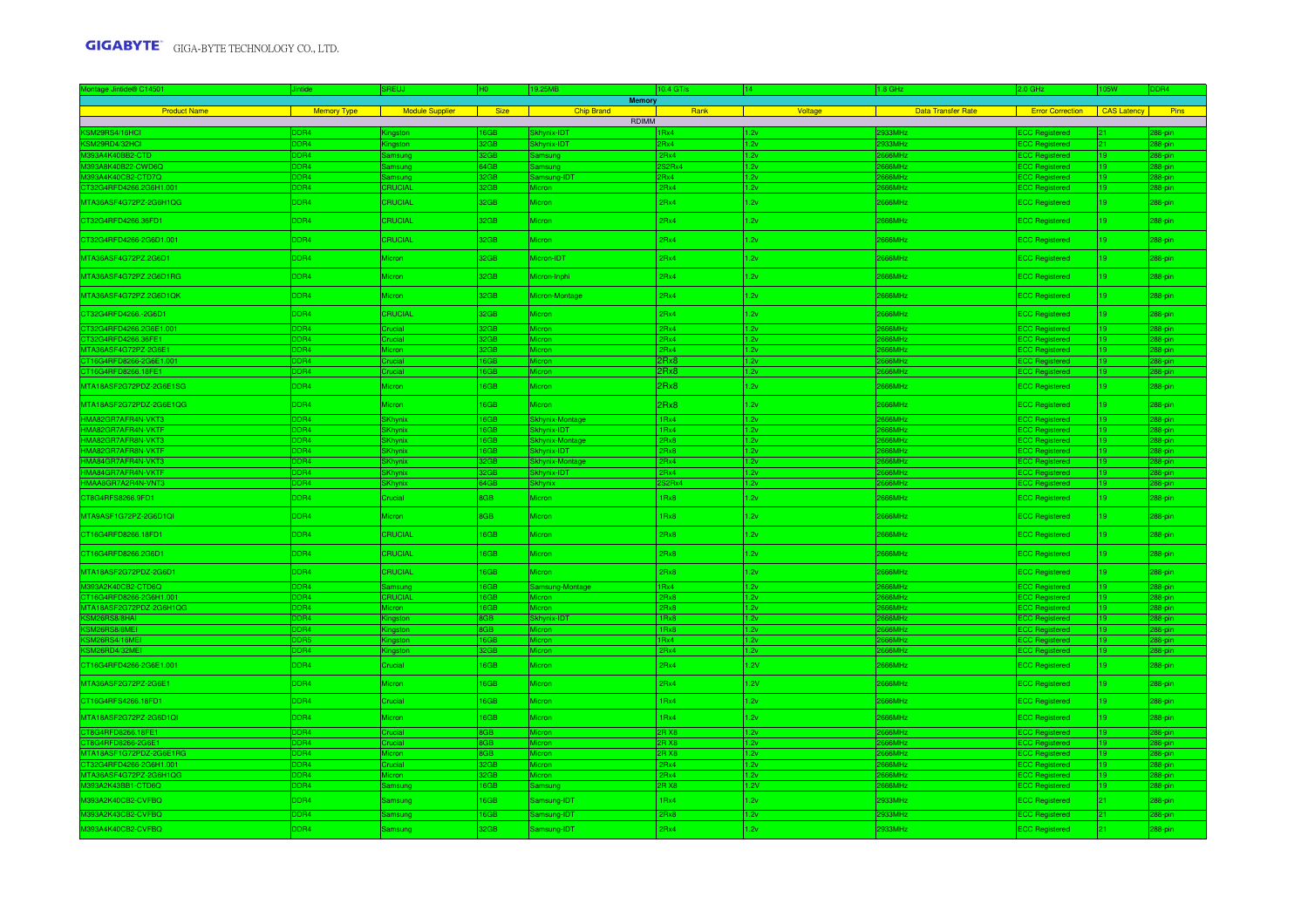| CT8G4RFS8293.9FE1       | DDR4 | CRUCIAL              | 8GB        | Micron                       | Rx8              | 1.2v | 2933MHz            | <b>ECC Registered</b> | 21 <sup>2</sup> | 288-pin |
|-------------------------|------|----------------------|------------|------------------------------|------------------|------|--------------------|-----------------------|-----------------|---------|
| CT8G4RFS8293-2G9E1.001  | DDR4 | CRUCIAL              | <b>BGB</b> | Micron                       | 1Rx8             | 1.2v | 2933MHz            | <b>ECC Registered</b> | 21 <sup>2</sup> | 288-pin |
| MTA9ASF1G72PZ.2G9E1VG   | DDR4 | Micron               | 8GB        | Micron-IDT                   | 1Rx8             | 1.2v | 2933MHz            | <b>ECC Registered</b> | $21 -$          | 288-pin |
| MTA9ASF1G72PZ.2G9E1UG   | DDR4 | <b>licron</b>        | 8GB        | Micron-Rambus                | IRx8             | 1.2v | 2933MHz            | <b>ECC Registered</b> | 21 <sup>2</sup> | 288-pin |
| MTA9ASF1G72PZ.2G9E1TI   | DDR4 | licron               | 8GB        | Micron-Montage               | 1Rx8             | 1.2v | 2933MHz            | <b>ECC Registered</b> | 21 <sup>2</sup> | 288-pin |
| CT16G4RFS4293.18FE1     | DDR4 | CRUCIAL              | 16GB       | <b>Micron</b>                | IRx4             | 1.2v | 2933MHz            | <b>ECC Registered</b> | 21 <sup>2</sup> | 288-pin |
| CT16G4RFS4293-2G9E1.001 | DDR4 | RUCIAL               | 16GB       | Micron                       | IRx4             | 1.2v | 2933MHz            | <b>ECC Registered</b> | 21 <sup>2</sup> | 288-pin |
| MTA18ASF2G72PZ.2G9E1TK  | DDR4 | Micron               | 16GB       | Micron-Montage               | 1Rx4             | 1.2v | 2933MHz            | <b>ECC Registered</b> | 21 <sup>2</sup> | 288-pin |
| MTA18ASF2G72PZ.2G9E1VG  | DDR4 | licron               | 16GB       | Micron-IDT                   | 1Rx4             | 1.2v | 2933MHz            | <b>ECC Registered</b> | 21 <sup>2</sup> | 288-pin |
| CT32G4RFD4293-2G9E2.001 | DDR4 | CRUCIAL              | 32GB       | Micron                       | 2Rx4             | 1.2v | 2933MHz            | <b>ECC Registered</b> | 21 <sup>2</sup> | 288-pin |
| CT32G4RFD4293.36FE2     | DDR4 | CRUCIAL              | 32GB       | <b>Micron</b>                | 2Rx4             | 1.2v | 2933MHz            | <b>ECC Registered</b> | 21 <sup>2</sup> | 288-pin |
| MTA36ASF4G72PZ.2G9E2TG  | DDR4 | <i><b>Aicron</b></i> | 32GB       | Micron-Montage               | 2Rx4             | 1.2v | 2933MHz            | <b>ECC Registered</b> | 21 <sup>2</sup> | 288-pin |
| MTA36ASF4G72PZ.2G9E2VG  | DDR4 | Micron               | 32GB       | Micron-IDT                   | 2Rx4             | 1.2v | 2933MHz            | <b>ECC Registered</b> | $21 -$          | 288-pin |
| MTA36ASF4G72PZ.2G9E2UG  | DDR4 | licron               | 32GB       | Micron-Rambus                | 2Rx4             | 1.2v | 2933MHz            | <b>ECC Registered</b> | 21 <sup>2</sup> | 288-pin |
| HMA81GR7CJR8N-WM TG     | DDR4 | <b>SKhynix</b>       | 8GB        | SKhynix-IDT                  | 1Rx8             | 1.2v | 2933MHz            | <b>ECC Registered</b> | $21 -$          | 288-pin |
| HMA82GR7CJR8N-WM T4     | DDR4 | <b>SKhynix</b>       | 16GB       | <b>SKhynix-Montage</b>       | 2Rx8             | 1.2v | 933MHz             | <b>ECC Registered</b> | 21 <sup>2</sup> | 288-pin |
| HMA84GR7CJR4N-WM TG     | DDR4 | <b>Khynix</b>        | 32GB       | SKhynix <mark>-</mark><br>DT | 2Rx4             | 1.2v | 933MHz             | <b>ECC Registered</b> | 21 <sup>2</sup> | 288-pin |
| CT16G4RFD8293.18FE1     | DDR4 | CRUCIAL              | 16GB       | <b>Micron</b>                | 2Rx8             | 1.2v | 2933MHz            | <b>ECC Registered</b> | 21.             | 288-pin |
| CT16G4RFD8293-2G9E1.001 | DDR4 | CRUCIAL              | 16GB       | <b>Micron</b>                | 2Rx8             | 1.2v | 2933MHz            | <b>ECC Registered</b> | 21 <sup>2</sup> | 288-pin |
| MTA18ASF2G72PDZ.2G9E1UG | DDR4 | <b>Aicron</b>        | 16GB       | Micron-Rambus                | 2Rx8             | 1.2v | 933MHz             | <b>ECC Registered</b> | $21 -$          | 288-pin |
| MTA18ASF2G72PDZ.2G9E1VG | DDR4 | <i>Aicron</i>        | 16GB       | licron-IDT                   | 2Rx8             | 1.2v | 933MHz             | <b>ECC Registered</b> | $21 -$          | 288-pin |
| KSM29RD8/16MEI          | DDR4 | <b>Gingston</b>      | 16GB       | Micron-IDT                   | 2Rx8             | 1.2v | 933MHz             | <b>ECC Registered</b> | 21 <sup>2</sup> | 288-pin |
| KSM29RD4/32MEI          | DDR4 | <b>Kingston</b>      | 32GB       | Micron-IDT                   | 2Rx4             | 1.2v | 933MHz             | <b>ECC Registered</b> | 21 <sup>2</sup> | 288-pin |
| NT16GA72D8PBX3P-IX      | DDR4 | Nanya                | 16GB       | Nanya-IDT                    | 2Rx8             | 1.2v | 2933MHz            | <b>ECC Registered</b> | 21 <sub>1</sub> | 288-pin |
| NT32GA72D4NBX3P-IX      | DDR4 | Nanya                | 32GB       | Nanya-Montage or IDT         | 2Rx4             | 1.2v | 2933MHz            | <b>ECC Registered</b> |                 | 288-pin |
| SM29RS4/16HCI           | DR4  | ngstor               | 6GB        | YNIX (C-DIE)-IDT             | 1 <sub>Rx4</sub> | 1.2v | 933MH <sub>2</sub> | <b>CC Registered</b>  |                 | 88-pin  |
| KSM29RD4/32HCI          | DR4  | Gingston             | 2GB        | HYNIX (C-DIE)-IDT            | 2Rx4             | 1.2v | 933MHz             | <b>ECC Registered</b> | 21              | 88-pin  |
| KSM29RS8/8HCI           | DR4  | ingston              | <b>RGB</b> | <b>HYNIX (C-DIE)-IDT</b>     | 1Rx8             | 1.2v | 333MH:             | <b>ECC Registered</b> | 21              | 88-pin  |
| SM29RD8/16HCI           | DR4  | ngston               | 16GB       | HYNIX (C-DIE)-IDT            | 2Rx8             | 1.2v | 933MHz             | <b>ECC Registered</b> | 21.             | 88-pin  |
| M393A2K40DB2-CVFBQ      | DDR4 | amsung               | 16GB       | Samsung-IDT                  | 1Rx4             | 1.2v | 2933MHz            | <b>ECC Registered</b> | $21 -$          | 288-pin |
| M393A4K40DB2-CVFBQ      | DDR4 | amsung               | 32GB       | Samsung-IDT                  | 2Rx4             | 1.2v | 933MHz             | <b>ECC Registered</b> | $21 -$          | 288-pin |
| MTA18ASF2G72PDZ-2G9J3VI | DDR4 | <i>Aicron</i>        | 16GB       | Micron-IDT                   | 2Rx8             | 1.2v | 2933MHz            | <b>ECC Registered</b> | 21.             | 288-pin |
| MTA18ASF2G72PDZ-2G9J3TI | DDR4 | licron               | 16GB       | Micron-Montage               | 2Rx8             | 1.2v | 2933MHz            | <b>ECC Registered</b> |                 | 288-pin |
| KSM29RD4/32HDR          | DDR4 | lingston             | 32GB       | <b>SKhyniux-Rambus</b>       | 2Rx4             | 1.2v | 2933MHz            | <b>ECC Registered</b> |                 | 288-pin |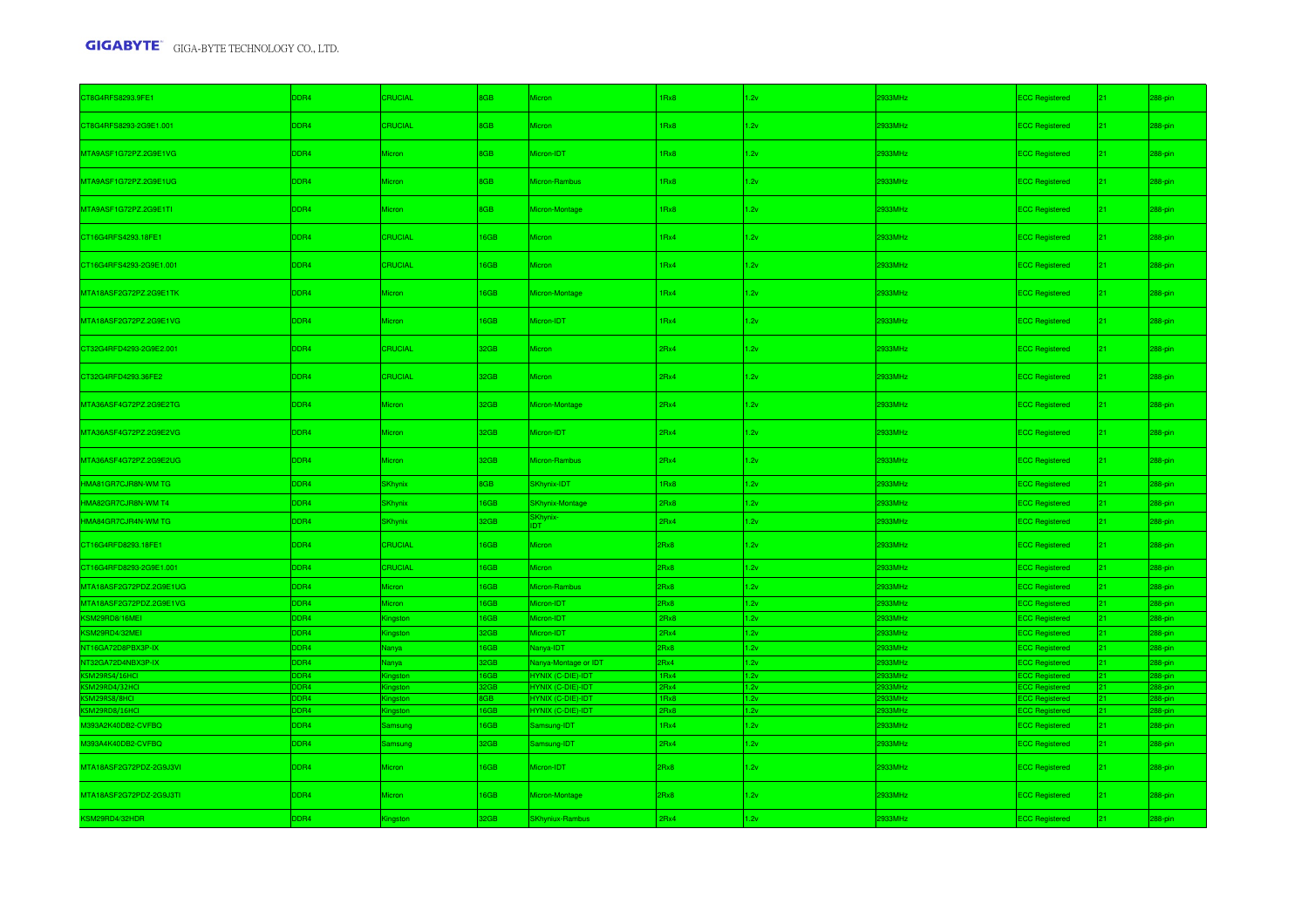| M393A2K43DB2-CVFBQ               | DDR4                       | amsung                 | 16GB         | amsung-IDT                                                                                                                                 | 2Rx8              | 2v                     | 2933MHz                                                                | <b>ECC Registered</b> | $21 -$                  | 288-pin    |
|----------------------------------|----------------------------|------------------------|--------------|--------------------------------------------------------------------------------------------------------------------------------------------|-------------------|------------------------|------------------------------------------------------------------------|-----------------------|-------------------------|------------|
| MTA36ASF4G72PZ-2G9J3TI           | DDR4                       | Micron                 | 32GB         | Micron-Montage                                                                                                                             | 2Rx4              | 1.2v                   | 2933MHz                                                                | <b>ECC Registered</b> | $21 -$                  | 288-pin    |
| KSM29RD8/16HDR                   | DDR4                       | Kingston               | 16GB         | <b>SKhynix-Rambus</b>                                                                                                                      | 2Rx8              | 1.2v                   | 2933MHz                                                                | <b>ECC Registered</b> | $21 -$                  | 288-pin    |
|                                  |                            |                        |              | RDIMM (Only support CascadeLake)                                                                                                           |                   |                        |                                                                        |                       |                         |            |
| M393A8G40MB2-CTD7Q               | DR <sub>4</sub>            | msuna                  | 64GB         | Samsung-IDT                                                                                                                                | 2Rx4              | 1.2v                   | 666MHz                                                                 | <b>CC</b> Registered  |                         | 88-pin     |
| M393A8G40MB2-CVFBY               | DDR4                       | amsung                 | 64GB         | Samsung-IDT                                                                                                                                | 2Rx4              | 1.2v                   | 2933MHz                                                                | <b>ECC Registered</b> | 21.                     | 88-pin     |
| HMAA8GR7MJR4N-WM T4              | DDR4                       | <b>SKhynix</b>         | 64GB         | <b>SKhynix-Montage</b>                                                                                                                     | 2Rx4              | 1.2v                   | 2933MHz                                                                | <b>ECC Registered</b> | 21.                     | 288-pin    |
| CT64G4RFD4293-2G9B1.001          | DDR4                       | CRUCIAL                | 64GB         | licron-IDT                                                                                                                                 | 2Rx4              | 1.2v                   | 2933MHz                                                                | <b>ECC Registered</b> |                         | 88-pin     |
| MTA36ASF8G72PZ-2G9B1VI           | DDR4                       | Micron                 | 64GB         | <b>Micron-IDT</b>                                                                                                                          | 2Rx4              | 1.2v                   | 2933MHz                                                                | <b>ECC Registered</b> | $21 -$                  | 88-pin     |
| CT64G4RFD4293-2G9B2.001          | DDR4                       | Crucial                | 64GB         | Micron-IDT                                                                                                                                 | 2Rx4              | 1.2v                   | 2933MHz                                                                | <b>ECC Registered</b> | 21 <sup>2</sup>         | 288-pin    |
| MTA36ASF8G72PZ-2G9B2VI           | DDR4                       | Crucial                | 64GB         | Micron-IDT                                                                                                                                 | 2Rx4              | 1.2v                   | 2933MHz                                                                | <b>ECC Registered</b> | 21 <sup>2</sup>         | 288-pin    |
| MTA36ASF8G72PZ-2G9E1TI           | DDR4                       | Micron                 | 64GB         | Micron-Montage                                                                                                                             | 2Rx4              | 1.2v                   | 2933MHz                                                                | <b>ECC Registered</b> | $21 -$                  | 288-pin    |
| M393A8G40AB2-CVFBY               | DDR4                       | iamsung                | 64GB         | Samsung-IDT                                                                                                                                | 2Rx4              | 1.2v                   | 2933MHz                                                                | <b>ECC Registered</b> | 21 <sup>2</sup>         | 288-pin    |
| MTA9ASF2G72PZ-2G9E1UI            | DDR4                       | Micron                 | 16GB         | Micron-Rambus                                                                                                                              | 1Rx8              | 1.2v                   | 2933MHz                                                                | <b>ECC Registered</b> | $21 -$                  | 288-pin    |
| MTA18ASF4G72PDZ-2G9E1TI          | DDR4                       | Micron                 | 32GB         | Micron-Montage                                                                                                                             | 2Rx8              | 1.2v                   | 2933MHz                                                                | <b>ECC Registered</b> | $21 -$                  | 288-pin    |
|                                  |                            |                        |              | LRDIMM                                                                                                                                     |                   |                        |                                                                        |                       |                         |            |
| M386A8K40CM2-CVFBY               | DDR4                       | Samsung                | 64GB         | Samsung-IDT                                                                                                                                | 4DRx4             | 1.2v                   | 2933MHz                                                                | <b>ECC Registered</b> | 21.                     | 288-pin    |
| 386AAK40B40-CWD6Q                |                            |                        | 28GB         | Samsung                                                                                                                                    | S4Rx4             | 1.2v                   | 66MHz                                                                  | <b>CC Registered</b>  |                         | 88-pin     |
| M386AAK40B40-CWD7Q               | DDR4                       | iamsung                | 128GB        | Samsung                                                                                                                                    | 2S4Rx4            | 1.2v                   | 666MHz                                                                 | ECC Registered        | 19.                     | 288-pin    |
| HMAA8GL7AMR4N-VKTF               | DDR4                       | 3Khynix                | 64GB         | SKhynix                                                                                                                                    | 4DRx4             | 1.2v                   | 666MHz                                                                 | <b>ECC Unbuffer</b>   |                         | 288-pin    |
| 1386A8K40BM2-CTD7Q               | DDR4                       | amsung                 | 64GB         | Samsung                                                                                                                                    | 4DRx4             | 1.2v                   | 660MHz                                                                 | <b>ECC Registered</b> |                         | 288-pin    |
| LR464G24Q417                     | DR <sub>4</sub>            | $J$ -color             |              |                                                                                                                                            | 4Gx4 4Rx4         | 11.2v                  | 400MHz                                                                 | <b>CC Registered</b>  |                         | 88-pin     |
| <b>Product Name</b>              | <b>Memory Type</b>         | <b>Module Supplier</b> | <b>Size</b>  | Intel Optane™ Persistent Memory 100 Series (Apache PASS) Due to thermal limitaiton, please mark as orange color if test pass<br><b>TDP</b> | Pins              |                        | <b>Note</b>                                                            |                       |                         |            |
|                                  |                            |                        |              |                                                                                                                                            |                   |                        |                                                                        |                       |                         |            |
| MA1XBD128G2SE 3DXP PAK 1         | DDR-T                      | Intel                  | 128GB        | <b>15W</b>                                                                                                                                 |                   |                        |                                                                        |                       |                         |            |
| MA1XBD256GQS QUXD                |                            | ntel                   |              | 18W                                                                                                                                        | 288-pin<br>88-pin |                        |                                                                        |                       |                         |            |
| MA1XBD512GQS<br><b>3DXP PA</b>   |                            |                        |              |                                                                                                                                            |                   |                        |                                                                        |                       |                         |            |
|                                  |                            |                        |              | Seagate HDD (SAS HDD may need RAID Card support)                                                                                           |                   |                        |                                                                        |                       |                         |            |
| <b>Product Name</b>              | <b>Type</b>                | Vendor                 | Form Factor  | Format                                                                                                                                     | <b>Capacity</b>   | <b>Interface Speed</b> | <b>Series</b>                                                          | Cache                 | <b>RPM</b>              | Encryption |
| ST1000NX0                        | <b>SATA</b>                |                        |              | Seagate Enterprise Capacity 2.5 HDD<br>4Kn                                                                                                 |                   |                        | <b>EXOS 7E200</b>                                                      |                       |                         |            |
| T2000NX0243                      | <b>SATA</b>                | agate                  | 2.5"         | 4Kn                                                                                                                                        | 2TB               | Gb/s                   | Enterprise Capacity V.3                                                | <b>RMR</b>            | 200                     | N/A        |
| T2000NX0253                      | <b>ATA</b>                 | agate                  | o st         | 512E                                                                                                                                       | 2TB               | bb/s                   | xos 7E2000(Enterprise Capacity V.3)                                    | 28MB                  |                         | N/A        |
| T2000NX0283                      | <b>SATA</b>                | agate                  | 2.5"         | 4Kn                                                                                                                                        | 2TB               | bb/s                   | nterprise Capacity V.3                                                 | 8MB                   | '200                    | N/A        |
| T2000NX0303                      | <b>ATA</b>                 | agate                  | 2.5°         | 4Kn                                                                                                                                        | 1TB               | ah/s                   | <b>Enterprise Capacity V.3</b>                                         | <b>PRMB</b>           | 200                     | N/A        |
| T2000NX0343                      | <b>SATA</b>                | eagate                 | 2.5"         | 4Kn                                                                                                                                        | 1TB               | 3 <sub>b</sub> /s      | <b>Enterprise Capacity V.3</b>                                         | 28MB                  | 200                     | N/A        |
| ST1000NX0313                     | <b>SATA</b>                | eagate                 | 2.5"         | 512e                                                                                                                                       | 1TB               | 6Gb/s                  | Exos 7E2000 (Enterprise Capacity V.3)                                  | 128MB                 | 7200                    | N/A        |
|                                  |                            |                        |              | Seagate Enterprise Capacity 3.5 HDD                                                                                                        |                   |                        |                                                                        |                       |                         |            |
| ST10000NM0016<br>ST8000NM0016    | <b>SATA</b><br><b>SATA</b> | eagate                 | 3.5"<br>3.5" | 512e<br>512e                                                                                                                               | 10TB<br>8TB       | 6Gb/s<br>Gb/s          | <b>Enterprise Capacity V.6</b>                                         | <b>56MB</b><br>256MB  | 200<br>200 <sub>1</sub> | N/A<br>N/A |
| T8000NM0045                      | <b>SATA</b>                | eagate                 | 3.5"         | 4Kn                                                                                                                                        | 8TB               | 3b/s                   | <b>Enterprise Capacity V.6</b>                                         | 56MB                  | 200                     | N/A        |
| T10000NM0146                     | <b>SATA</b>                | agate<br>agate         | 3.5"         | 4Kn                                                                                                                                        | 10TB              | $\frac{2}{3}h/s$       | Exos 7E8(Enterprise Capacity V.5)<br>Exos X10(Enterprise Capacity V.6) | <b>56MB</b>           | 200                     | N/A        |
| ST12000NM0007                    | <b>SATA</b>                | eagate                 | 3.5"         | 512e                                                                                                                                       | 12TB              | Gb/s                   | Exos X12(Enterprise Capacity V.7)                                      | <b>56MB</b>           | 7200                    | N/A        |
| ST2000NM0008                     | <b>SATA</b>                | eagate                 | 3.5"         | 512n                                                                                                                                       | 2TB               | 6Gb/s                  | EXOS 7E2                                                               | 28MB                  | 7200                    | N/A        |
| ST14000NM0018                    | <b>SATA</b>                | eagate                 | 3.5"         | 512e                                                                                                                                       | 14TB              | 6Gb/s                  | (Enterprise Capacity)                                                  | <b>56MB</b>           | 7200                    | V/A        |
|                                  |                            |                        |              | WD HDD (SAS HDD may need RAID Card support)                                                                                                |                   |                        |                                                                        |                       |                         |            |
| <b>Product Name</b>              | <b>Type</b>                | Vendor                 | Form Factor  | <b>Example 19 Format</b><br>Datacenter                                                                                                     | Capacity          | <b>Interface Speed</b> | <b>Series</b>                                                          | Cache                 | <b>RPM</b>              | Encryption |
| WD4000FYYZ-01UL1B2               | <b>SATA</b>                |                        |              |                                                                                                                                            |                   |                        | <b>WD Re</b>                                                           | <b>SAME</b>           |                         | <b>N/A</b> |
| WUS721010ALE6L4                  | SATA                       |                        | 3.5%         |                                                                                                                                            | 10TB              |                        | Ultrastar® DC HC330                                                    | <b>56MB</b>           | 200                     | N/A        |
|                                  |                            |                        |              | HGST HDD (SAS HDD may need RAID Card support)                                                                                              |                   |                        |                                                                        |                       |                         |            |
| <b>Product Name</b>              | <b>Type</b>                | Vendor                 | Form Factor  | Format                                                                                                                                     | Capacity          | <b>Interface Speed</b> | <b>Series</b>                                                          | Cache                 | RPM                     | Encryption |
| JS726060ALE610<br>US726050ALE610 | SATA<br><b>SATA</b>        | HGST                   |              | <b>Enterprise Hard Drives</b>                                                                                                              | 6TB               |                        | trastar 7K6000                                                         | 28MB                  |                         | N/A        |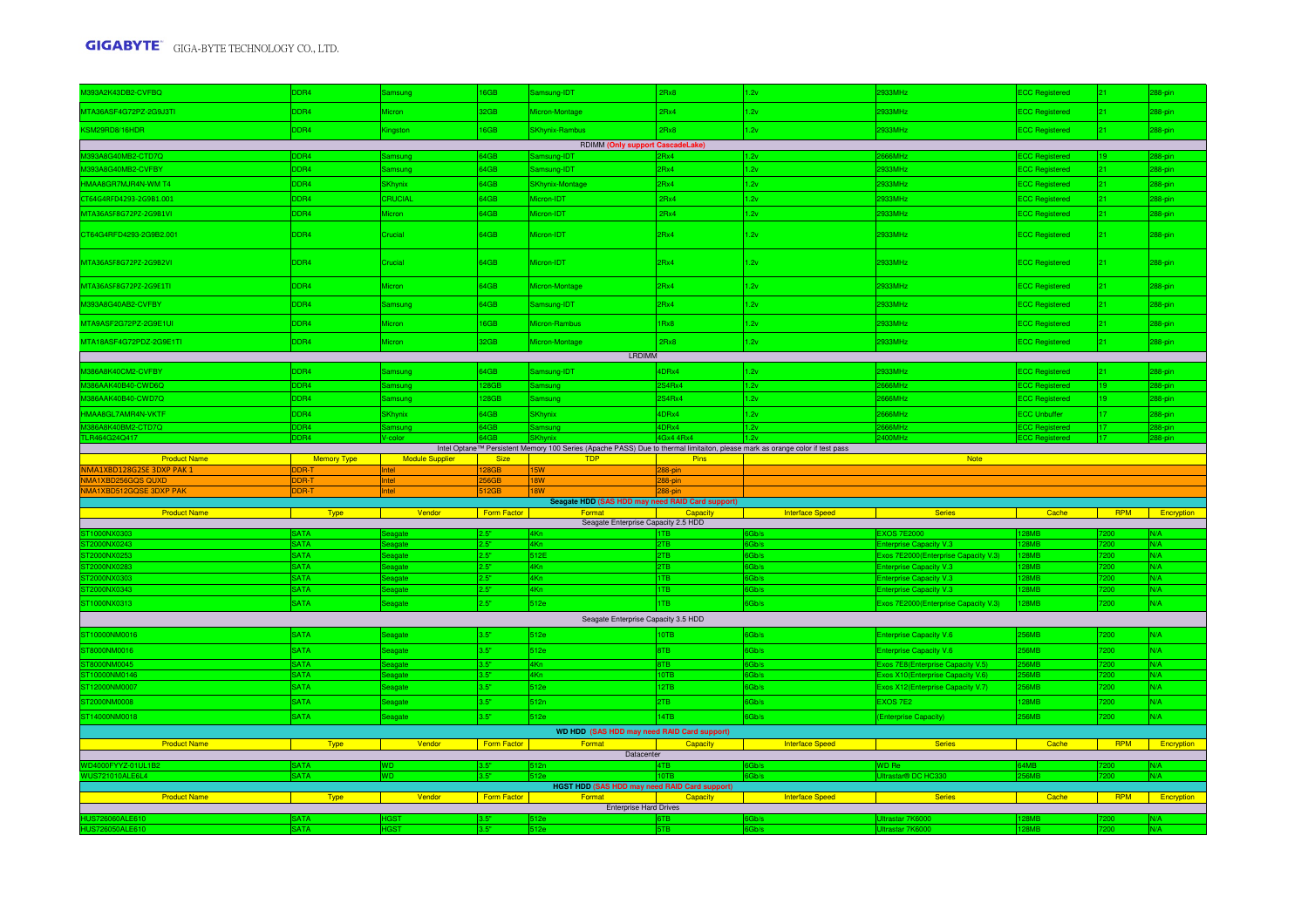| HUS726060ALE614                                                                                                                   | <b>SATA</b> |                |                  | i12e                                             |                                      |                        | Iltrastar 7K6000          | <b>RMR</b>   | 200.             | N/A          |
|-----------------------------------------------------------------------------------------------------------------------------------|-------------|----------------|------------------|--------------------------------------------------|--------------------------------------|------------------------|---------------------------|--------------|------------------|--------------|
| HUS726050ALE614                                                                                                                   | <b>SATA</b> | <b>HGST</b>    | 3.5"             | 512e                                             | 5TB                                  | Gb/s                   | Iltrastar 7K6000          | 28MB         | 200              | N/A          |
| <b>HUS726040ALE614</b>                                                                                                            | <b>SATA</b> | <b>HGST</b>    | 3.5"             | 512e                                             | <b>ATR</b>                           | Gb/s                   | Iltrastar 7K6000          | <b>28MB</b>  | 200              | N/A          |
|                                                                                                                                   | <b>SATA</b> | <b>HGST</b>    | 3.5"             | 512e                                             | 2TB                                  | Gh/s                   | Jitrastar 7K6000          | 28MB         | 7200             | N/A          |
|                                                                                                                                   | <b>SATA</b> | <b>HGST</b>    | 3.5"             | 512e                                             | <b>ATR</b>                           | Gb/s                   | Jitrastar 7K6000          | 28MR         | 7200.            | N/A          |
| HUS726040ALE614<br>HUS726020ALE610<br>HUS726020ALE610<br>HUS726050ALE611<br>HUS726030ALE611<br>HUS726030ALE611<br>HUS726030ALE611 | <b>SATA</b> | <b>IGST</b>    | 3.5"             | 512e                                             | TB.                                  | Gb/s                   | Iltrastar 7K6000          | 8MB          |                  | N/A          |
|                                                                                                                                   | <b>SATA</b> | <b>HGST</b>    | 3.5"             | 512e                                             | 6TB                                  | Gb/s                   | Iltrastar 7K6000          | 28MB         | 200              | N/A          |
|                                                                                                                                   | <b>SATA</b> | <b>HGST</b>    | 3.5"             | 512e                                             | 5TB                                  | Gb/s                   | Jitrastar 7K6000          | <b>RMR</b>   | 7200.            | N/A          |
|                                                                                                                                   | <b>SATA</b> | <b>HGST</b>    | 3.5"             | 512e                                             | 4TB                                  | 3Gb/s                  | Jitrastar 7K6000          | <b>28MB</b>  | 7200             | N/A          |
| HUS726020ALE611                                                                                                                   | <b>SATA</b> | <b>HGST</b>    | 3.5"             | 512e                                             | 2TB                                  | Gb/s                   | Jitrastar 7K6000          | <b>8MB</b>   | 200              | N/A          |
| HUH721010ALE604                                                                                                                   | <b>SATA</b> | <b>IGST</b>    | 3.5"             | 512e                                             | 0TB                                  | Gb/s                   | <b>Iltrastar He10</b>     | 6MB          | 200              | N/A          |
| HUH721008ALE604                                                                                                                   | <b>SATA</b> | <b>HGST</b>    | 3.5"             | 512e                                             | 8TB                                  | Gb/s                   | Jitrastar He10            | 56MB         | 7200             | N/A          |
| HUH721010ALE600                                                                                                                   | <b>SATA</b> | <b>HGST</b>    | 3.5"             | 512e                                             | 10TB                                 | Gb/s                   | Jitrastar He10            | 256MB        | 7200             | N/A          |
| <b>HUH721008ALE600</b>                                                                                                            | <b>SATA</b> | <b>HGST</b>    | 3.5"             | 512e                                             | 8TB                                  | Gb/s                   | Jitrastar He10            | <b>256MB</b> | 7200             | N/A          |
|                                                                                                                                   | SATA        | <b>HGST</b>    | 3.5"             | 512e                                             | 10TB                                 | Gb/s                   | Jitrastar He10            | <b>56MR</b>  | 7200.            | N/A          |
|                                                                                                                                   | <b>SATA</b> |                | 3.5"             | 512e                                             | BTB                                  | Gb/s                   | <b>Iltrastar He10</b>     | <b>SAMR</b>  |                  | N/A          |
|                                                                                                                                   | <b>SATA</b> | <b>HGST</b>    | 3.5"             | 512e                                             | 12TB                                 | Gb/s                   | <b>Itrastar He12</b>      | <b>56MB</b>  | 200              |              |
| HUH721010ALE601<br>HUH721008ALE601<br>HUH721212ALE604<br>HUS728T8TALE6L4<br>HUS722T2TALA604                                       | <b>SATA</b> | HGST / WD      | 3.5"             | 512e                                             | 8TB                                  | Gb/s                   | litrastar® DC HC320 (7K8) | 6MB          | 7200             | Secure Erase |
| HUS722T2TALA604 / 1W10002                                                                                                         | <b>SATA</b> | HGST / WD      | 3.5"             | 512n                                             | <b>PTB</b>                           | 3Gb/s                  | Jitrastar DC HA210 (7K2)  | 28MR         | 7200             | N/A          |
| HUS726T6TALE6L4                                                                                                                   | <b>ATA</b>  | HGST / WD      | 3.5"             | 512e                                             | 6TB                                  | Gb/s                   | Jitrastar DC HC310 (7K6)  | <b>SAMR</b>  | 200 <sub>1</sub> | N/A          |
| HUS726T4TALE6L4                                                                                                                   | <b>SATA</b> | HGST / WD      | 3.5"             | 512e                                             | 4TB                                  | Gb/s                   | Jitrastar DC HC310 (7K6)  | <b>56MB</b>  | 7200             | N/A          |
|                                                                                                                                   |             |                |                  | Toshiba HDD (SAS HDD may need RAID Card support) | <u> Tanzania a San A</u><br>Capacity |                        |                           |              |                  |              |
| <b>Product Name</b>                                                                                                               | Type        | Vendor         | Form Factor      | Format<br>Tobshiba Enterprise Capacity 3.5 HDD   |                                      | <b>Interface Speed</b> | Series                    | Cache        | <b>RPM</b>       | Encryption   |
| 303ACA300                                                                                                                         | <b>SATA</b> | oshiba         | 3.5"             | 512e                                             |                                      | Gb/s                   | apacity                   | 64MB         |                  |              |
| G04ACA100N                                                                                                                        | <b>SATA</b> | <b>Toshiba</b> | 3.5"             | 512e                                             | 1TB                                  | 6Gb/s                  | Capacity                  | 128MB        | 7200             | N/A          |
|                                                                                                                                   |             |                |                  |                                                  |                                      |                        |                           |              |                  |              |
| G05ACA800A                                                                                                                        | <b>SATA</b> | <b>Toshiba</b> | 3.5"             | 4Kn                                              | 8TB                                  | Gb/s                   | Capacity                  | 128MB        | 7200             | N/A          |
| 05ACA800E                                                                                                                         | <b>SATA</b> | oshiba         | 3.5"             | 512e                                             | 8TB                                  | Gb/s                   | apacity                   | 28MB         | 7200             | N/A          |
| 14ACA600F                                                                                                                         | <b>SATA</b> | oshiba         | 3.5"             | 512e                                             | <b>BTB</b>                           | Gb/s                   | apacity                   | <b>28MB</b>  | 7200             | N/A          |
| 06ACA10TE                                                                                                                         | <b>SATA</b> | Toshiba        | 3.5"             | 512e                                             | 10TB                                 | 6Gb/s                  | apacity                   | <b>56MB</b>  | 7200             | N/A          |
| <b>Product Name</b>                                                                                                               |             |                |                  | <b>SSD</b><br>Interface                          |                                      |                        | <b>FW</b>                 |              | <b>Note</b>      |              |
|                                                                                                                                   | Type        | Vendor         | Form Factor      | SATA/SAS SSD                                     | Capacity                             | <b>Interface Speed</b> |                           |              |                  |              |
|                                                                                                                                   |             |                |                  |                                                  |                                      |                        |                           |              |                  |              |
|                                                                                                                                   |             |                |                  |                                                  |                                      |                        |                           |              |                  |              |
| HNSN81Q92CSE                                                                                                                      |             | oshiba         | 2.5"             | <b>SATA</b>                                      | 1.92TB                               | Gb/s                   |                           |              |                  |              |
| MZ-7LH1T9NE 883 DCT Series                                                                                                        | CS.         | amsuno         | 2.5"             | <b>SATA</b>                                      | 1.92TB                               | Gb/s                   |                           |              |                  |              |
| MZ7KM1T9HMJP-0005 (SM863a)                                                                                                        | SD.         | amsung         | 2.5"             | <b>SATA</b>                                      | 1.92TB                               | 3Gb/s                  |                           |              |                  |              |
| SDSC2KB960G701 (Series DC S4500)                                                                                                  | SD.         | ntel           | 2.5"             | <b>SATA</b>                                      | 60GB                                 | Gb/s                   |                           |              |                  |              |
| SDSC2KB480G701 (Series DC S4500)                                                                                                  | SD.         | <b>Ilatr</b>   | 2.5"             | <b>SATA</b>                                      | 480GB                                | Gb/s                   |                           |              |                  |              |
| XA960LE10063                                                                                                                      |             | agate          | 2.5"             | <b>SATA</b>                                      | 60GB                                 | Gb/s                   |                           |              |                  |              |
| XA480LE10063                                                                                                                      |             | eagate         | 2.5"             | <b>SATA</b>                                      | <b>180GB</b>                         | Gb/s                   |                           |              |                  |              |
| RE100-960G00210000                                                                                                                | SSD         | hison          | 2.5"             | <b>SATA</b>                                      | 60GB                                 | 3Gb/s                  |                           |              |                  |              |
| RE100-480G00210000                                                                                                                | SD.         | nison          | 2.5"             | <b>SATA</b>                                      | 480GB                                | Gb/s                   |                           |              |                  |              |
| EDC500M/3840G DC500M Series                                                                                                       | CS.         | ngstor         | 2.5"             | <b>SATA</b>                                      | 3.84TB                               | Gb/s                   |                           |              |                  |              |
| EDC500M/1920G DC500M Series                                                                                                       |             | ingston        | 2.5"             | <b>SATA</b>                                      | 1.92TB                               | Gb/s                   |                           |              |                  |              |
| EDC500M/960G DC500M Series                                                                                                        | <b>SD</b>   | ngston         | 2.5"             | <b>SATA</b>                                      | 60GB                                 | Gb/s                   |                           |              |                  |              |
| EDC500M/480G DC500M Series                                                                                                        | SD.         | ngston         | 2.5"             | <b>SATA</b>                                      | 480GB                                | Gb/s                   |                           |              |                  |              |
| SR1100SS-240GT-B                                                                                                                  |             | <b>Adata</b>   | 2.5"             | <b>SATA</b>                                      | 240GB                                | Gb/s                   |                           |              |                  |              |
| MTFDDAK3T8TDS-1AW1ZABYY (5300 PRO)                                                                                                | ssn         | <b>Micron</b>  | 2.5"             | <b>SATA</b>                                      | 3.84TB                               | Gb/s                   |                           |              |                  |              |
| MTFDDAK1T9TDS-1AW1ZABYY (5300 PRO)                                                                                                | SSD.        | Micron         | 2.5"             | <b>SATA</b>                                      | 1.92TB                               | Gb/s                   |                           |              |                  |              |
|                                                                                                                                   |             |                |                  | <b>PCIe SSD</b>                                  |                                      |                        |                           |              |                  |              |
| Samsung PM1725a MZPLL1T6HEHP PCle Gen3 x8 1.6TB                                                                                   |             | amsung         | PCI-E 3.0        | PCle(NVMe)                                       | 1.6TB                                |                        |                           |              |                  |              |
| echman XC100C5C-1600 1600GB                                                                                                       | PCIe        | Techman        | <b>PCI-E 3.0</b> | PCIe(NVMe)                                       | 1.6TB                                |                        |                           |              |                  |              |
| Netlist N1951 E3 NS1951AH33T2 Gen3 x8 3.2TB                                                                                       | PCle        | <b>Netlist</b> | PCI-E 3.0        | PCIe(NVMe)                                       | 3.2TB                                |                        |                           |              |                  |              |
| Samsung PM1725b MZPLL3T2HAJQ PCIe Gen3 x8 3.2TB                                                                                   | PCle        | <b>Samsung</b> | <b>PCI-E 3.0</b> | PCIe(NVMe)                                       | 3.2TB                                |                        |                           |              |                  |              |
|                                                                                                                                   |             |                |                  | U.2                                              |                                      |                        |                           |              |                  |              |
| <b>Product Name</b>                                                                                                               | <b>Type</b> | Vendor         | Form Factor      | <b>Excessive Contract Property</b>               | Capacity                             | <b>Interface Speed</b> |                           | <b>Note</b>  |                  |              |
| MTFDHAK1T9MCH                                                                                                                     |             | Micron         | 2.5"             | SATA (NVMe)                                      | 1.9TB                                |                        |                           |              |                  |              |
| MTFDHAL3T2MCE                                                                                                                     | U.2         | Micron         | 2.5"             | SATA (NVMe)                                      | 3.2TB                                |                        |                           |              |                  |              |
| XC100E55                                                                                                                          |             |                | 2.5"             | SATA (NVMe)                                      | 1.6TB                                |                        |                           |              |                  |              |
| 2-QLB1T9N V-NAND SSD 983 DCT Series                                                                                               | U.2         | amsung         | 2.5"             | SFF8639(NVMe)                                    | 1.92TB                               |                        |                           |              |                  |              |
|                                                                                                                                   |             |                |                  | M.2                                              |                                      |                        |                           |              |                  |              |
| <b>Product Name</b>                                                                                                               | <b>Type</b> | Vendor         | Form Factor      | Interface                                        | Capacity                             | <b>Interface Speed</b> |                           | <b>Note</b>  |                  |              |
|                                                                                                                                   |             |                |                  | M.2                                              |                                      |                        |                           |              |                  |              |
| SDPEKKA256G801 P4101 Series 256GB                                                                                                 | M.2         | ntel           | 2280             | PCle(NVMe)                                       | 56GB                                 |                        |                           |              |                  |              |
| SDPEKKA010T801 P4101 Series 1TB<br>AF1TSMJA-YT1 ATP N600c Series 1TB                                                              | M.2<br>M.2  | ntel<br>ATP    | 280<br>$2280 -$  | PCIe(NVMe)<br>PCle(NVMe)                         | <b>ITB</b><br>1TB                    |                        |                           |              |                  |              |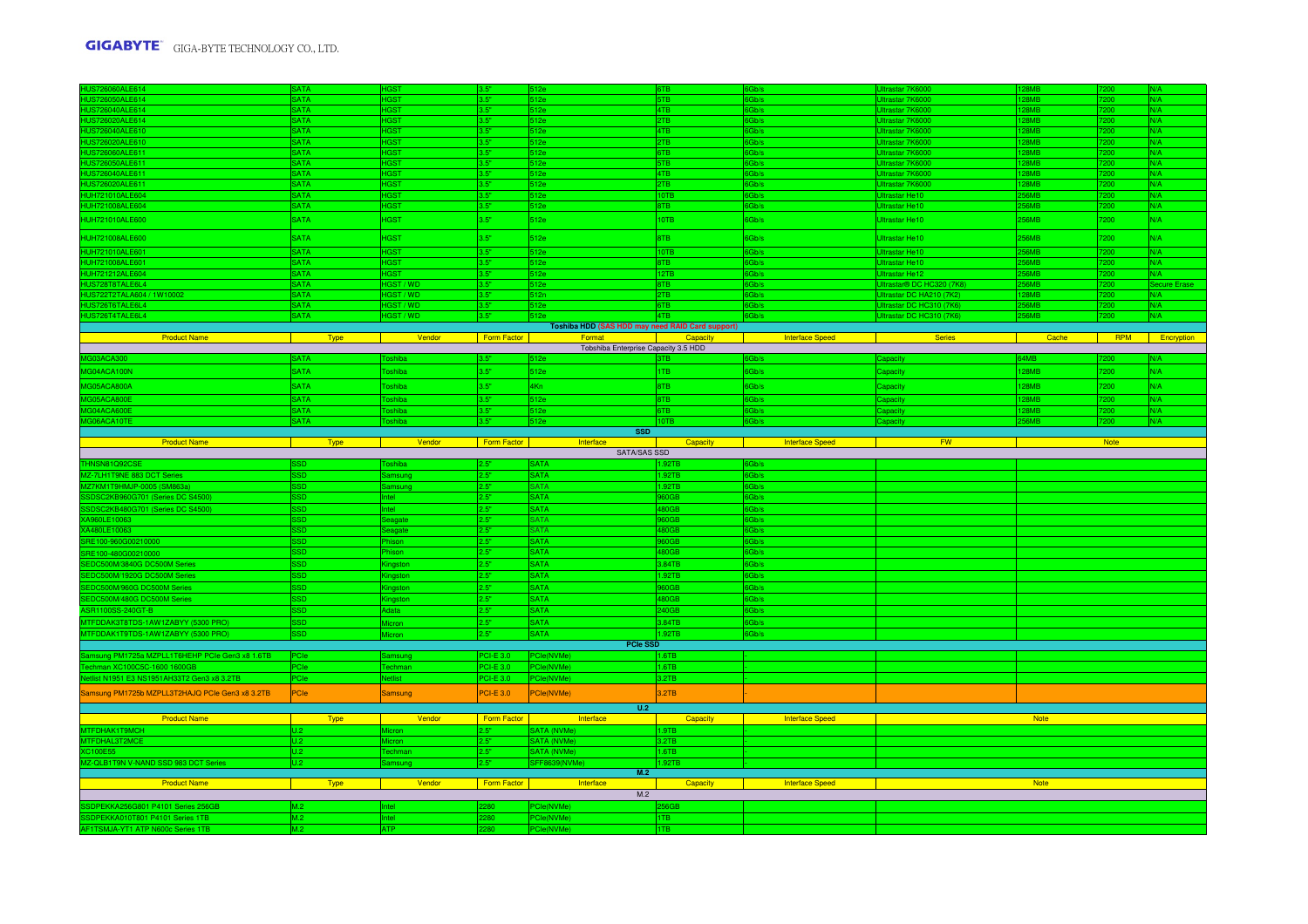| Techman M.2-22110 PV100C5B 480GB                                     | M.2                                     | Techman                      | 22110          | PCIe(NVMe)                                                                                                                                                                                           | 480GB                 |                                  |                            |             |
|----------------------------------------------------------------------|-----------------------------------------|------------------------------|----------------|------------------------------------------------------------------------------------------------------------------------------------------------------------------------------------------------------|-----------------------|----------------------------------|----------------------------|-------------|
| Techman M.2-2280 PV100D5N 480GB<br>AF1TSMJA-YT1 ATP N600c Series 1TB | M.2                                     | Techman                      | 2280           | PCle(NVMe)                                                                                                                                                                                           | 480GB                 |                                  |                            |             |
|                                                                      | M.2                                     | ATP                          | 280            | PCle(NVMe)                                                                                                                                                                                           | 1TB                   |                                  |                            |             |
| SSDPEKKA256G701 P3100 Series 256GB                                   | M.2                                     | ntel.                        | 2280           | PCle(NVMe)                                                                                                                                                                                           | 256GB                 |                                  |                            |             |
| SSDPELKX010T801 P4511 Series 1TB                                     | M.2                                     | <b>Intel</b>                 | 22110          | <sup>2</sup> Cle(NVMe)                                                                                                                                                                               | 1TB                   |                                  |                            |             |
| MZ-1LB960N 983 DCT Series                                            | M.2                                     | Samsung                      | 22110          | PCIe(NVMe)                                                                                                                                                                                           | 960GB                 |                                  |                            |             |
| MZ-1LB1T9N 983 DCT Series                                            | M.2                                     | Samsung                      | 22110          | PCIe(NVMe)                                                                                                                                                                                           | 1.92TB                |                                  |                            |             |
| EPX-KW960 EPX Series                                                 | M.2                                     | LITE-ON                      | 22110          | PCIe(NVMe)                                                                                                                                                                                           | 960GB                 |                                  |                            |             |
| EP3-KW960 EPX Series                                                 | M.2                                     | LITE-ON                      | 22110          | PCIe(NVMe)                                                                                                                                                                                           | 960GB                 |                                  |                            |             |
| IM2P33F8-256GD                                                       | M.2                                     | <b>ADATA</b>                 | 280            | PCIe(NVMe)                                                                                                                                                                                           | 56GB                  |                                  |                            |             |
| IM2P33F8-512GD                                                       | M.2                                     | <b>ADATA</b>                 | 280            | PCle(NVMe)                                                                                                                                                                                           | 512GB                 |                                  |                            |             |
| AF960GSTJA-YT1 ATP 960GB                                             | M.2                                     | ATP                          | 280            | <sup>2</sup> Cle(NVMe)                                                                                                                                                                               | 60GB                  |                                  |                            |             |
| IM2P33F8-256GD1                                                      | M.2                                     | <b>ADATA</b>                 | 2280           | PCIe(NVMe)                                                                                                                                                                                           | 256GB                 |                                  |                            |             |
| IM2P33F8-512GD1                                                      |                                         |                              |                |                                                                                                                                                                                                      | 512GB                 |                                  |                            |             |
|                                                                      | M.2                                     | <b>ADATA</b>                 | 2280           | PCIe(NVMe)<br><b>M.2 Expansion PCIe Card</b>                                                                                                                                                         |                       |                                  |                            |             |
|                                                                      |                                         |                              |                |                                                                                                                                                                                                      |                       |                                  |                            |             |
| <b>Product Name</b>                                                  | <b>Type</b>                             | Vendor                       | Form Factor    | <b>Exercise Interface</b>                                                                                                                                                                            | Max. Channels         | Interface Speed                  |                            | <b>Note</b> |
| CMT4032                                                              | PCIe                                    | igabyte                      | 22110          | <sup>P</sup> Cle(NVMe)                                                                                                                                                                               |                       | ien3 x 8bus                      |                            |             |
| CMT2014                                                              | PCIe:                                   | <b>iabvte</b>                | 22110          | PCle(NVMe)                                                                                                                                                                                           |                       | ien3 x 16bus                     |                            |             |
| CMT4034                                                              | PCIe                                    | Gigabyte                     | 22110          | <sup>2</sup> Cle(NVMe)                                                                                                                                                                               |                       | Gen3 x 16bus                     |                            |             |
|                                                                      |                                         |                              |                | <b>SATA DOM</b>                                                                                                                                                                                      |                       |                                  |                            |             |
| <b>Product Name</b>                                                  | Type                                    | Vendor                       | Capacity       | Flash Type                                                                                                                                                                                           | Max. Channels         | <b>Max. Power Consumption</b>    |                            | <b>Note</b> |
|                                                                      |                                         |                              |                | SATA III                                                                                                                                                                                             |                       |                                  |                            |             |
|                                                                      |                                         |                              |                |                                                                                                                                                                                                      |                       |                                  |                            |             |
| Innodisk SATADOM-SL 3ME4 DESSL-A28M41BCADCB-D33 Vertical             |                                         | <b>INNODISK</b>              | 128GB          | <b>MLC</b>                                                                                                                                                                                           |                       | 1.02 W                           |                            |             |
| nnodisk SATADOM-SH 3ME4 DESSH-64GM41BC1SCB                           |                                         | <b>INNODISK</b>              | 64GB           | <b>MLC</b>                                                                                                                                                                                           |                       | 1.27W                            |                            |             |
|                                                                      |                                         |                              |                | <b>RAID Cards</b>                                                                                                                                                                                    |                       |                                  |                            |             |
| Model                                                                | RAID-on-Chip Controller   Host Bus Type |                              | Internal Ports | <b>External Connectors Connection Connection Connection Connection Connection Connection Connection Connection Connection Connection Connection Connection Connection Connection Connection Conn</b> |                       | <b>External Connectors</b>       | <b>Data Transfer Rates</b> | <b>Note</b> |
|                                                                      |                                         |                              |                | GIGABYTE Storage Cards                                                                                                                                                                               |                       |                                  |                            |             |
| <b>LSI SAS 9400-16i</b>                                              |                                         | x8 lane PCI Express® 3.1     |                |                                                                                                                                                                                                      |                       | 4 Mini-SAS HD x4 SFF-8643        | 2Gb/s SAS                  |             |
|                                                                      |                                         |                              |                | <b>GIGABYTE Storage Cards</b>                                                                                                                                                                        |                       |                                  |                            |             |
| <b>RA3338</b>                                                        | <b>LSI SAS 3008</b>                     | PCIe- x8 Gen3 x8 bus         |                | 2 xMini-SAS HD for 8x SAS                                                                                                                                                                            |                       |                                  | 2Gb/s ports                |             |
| SA3548                                                               | <b>ISI SAS 3008</b>                     | PCIe- x8 Gen3 x8 bus         |                |                                                                                                                                                                                                      |                       | 2 x external Mini-SAS HD SFF8644 | 2Gb/s ports                |             |
| <b>CRA4448</b>                                                       | <b>LSI SAS 3108</b>                     | PCIe- x8 Gen3 x8 bus         |                | 2 x internal Mini-SAS HD SFF8643                                                                                                                                                                     |                       |                                  | 2Gb/s ports                |             |
| <b>CRA4548</b>                                                       | SI SAS 3108                             | PCIe- x8 Gen3 x8 bus         |                | 1 x internal Mini-SAS HD SFF8643 4                                                                                                                                                                   |                       | 1 x external Mini-SAS HD SFF8644 | 2Gb/s ports                |             |
| CRA4648                                                              | <b>SI SAS3108</b>                       | PCIe x8 slot (3.0 x8 bus)    |                | 2 x internal Mini-SAS HD SFF8643 8                                                                                                                                                                   |                       |                                  | 2Gb/s ports                |             |
| SA4648                                                               | <b>LSI SAS3008</b>                      | PCIe x8 (3.0 x8 bus)         |                | 2 x internal Mini-SAS HD SFF8643                                                                                                                                                                     |                       |                                  | 2Gb/s ports                |             |
|                                                                      |                                         |                              |                | Microsemi RAID Cards                                                                                                                                                                                 |                       |                                  |                            |             |
| martRAID 3154-8i                                                     | PM8204                                  | 8-Lane PCIe Gen3             |                | 2 x Internal, SFF-8643                                                                                                                                                                               |                       |                                  | 2 Gb/s per port            |             |
| martRAID 3154-16i                                                    | PM8236                                  | 8-Lane PCIe Gen3             | 16             | 4 x Internal, SFF-8643                                                                                                                                                                               |                       |                                  | 2 Gb/s per port            |             |
|                                                                      |                                         |                              |                | Microsemi Host Bus Adapters                                                                                                                                                                          |                       |                                  |                            |             |
| nartHBA 2100-8                                                       | M8222                                   | 8-Lane PCIe Gen3             |                | 2 x Internal, SFF-8643                                                                                                                                                                               |                       |                                  | 2 Gb/s per port            |             |
| <b>HBA 1100-16i</b>                                                  | <b>PM8242</b>                           | 8-Lane PCIe Gen3             | 16             | 4 x Internal, SFF-8643                                                                                                                                                                               |                       |                                  | 2 Gb/s per port            |             |
| HBA 1100-24i                                                         | PM8238                                  | 8-Lane PCIe Gen3             | $ 24\rangle$   | 6 x Internal, SFF-8643                                                                                                                                                                               |                       |                                  | 12 Gb/s per port           |             |
|                                                                      |                                         |                              |                | <b>LAN Cards</b>                                                                                                                                                                                     |                       |                                  |                            |             |
| <b>Product Name</b>                                                  | <b>Connector</b>                        | <b>System Interface Type</b> |                | # of Ports                                                                                                                                                                                           | System Interface Type | Data rate                        |                            | <b>Note</b> |
|                                                                      |                                         |                              |                | <b>GIGABYTE LAN Cards</b>                                                                                                                                                                            |                       |                                  |                            |             |
| <b>LN4522</b>                                                        | <b>RJ-45</b>                            | PCIe x8 Gen2 x8              |                | Jual                                                                                                                                                                                                 | 10Gb/s per port       |                                  | NTEL X540                  |             |
| <b>CLN4831</b>                                                       | $SFP+$                                  | PCIe x8 Gen2 x8              |                | ingle                                                                                                                                                                                                | 10Gb/s per port       |                                  | NTEL 82599EN               |             |
| <b>CLN4832</b>                                                       | SFP+                                    | PCIe x8 Gen2 x8              |                | Jual                                                                                                                                                                                                 | 10Gb/s per port       |                                  | <b>NTEL 82599ES</b>        |             |
| <b>CLN4751</b>                                                       | $2SFP+$                                 | PCIe x8 Gen3 x8              |                | ingle                                                                                                                                                                                                | 40Gb/s per port       |                                  | NTEL XL710                 |             |
| GC-MNXE21                                                            | SFP+                                    | PCIe x8 Gen3 x8              |                | Jual                                                                                                                                                                                                 | 10Gb/s per port       |                                  | Mellanox ConnectX-3        |             |
| GC-MLBZ1                                                             | SFP+                                    | PCIe x8 Gen2 x8              |                | Jual                                                                                                                                                                                                 | 10Gb/s per port       |                                  | roadcom BCM57810S          |             |
| CLN4M34                                                              | SFP28                                   | PCIe Gen3 x16                |                | bauC                                                                                                                                                                                                 | 10Gb/s per port       |                                  | Mellanox ConnectX-4        |             |
| <b>CLN4222</b>                                                       | <b>RJ-45</b>                            | PCIe x8 Gen3 x4              |                | Jual                                                                                                                                                                                                 | 10Gb/s per port       |                                  | NTEL X550-AT2              |             |
| CLN4312                                                              | <b>RJ-45</b>                            | PCle x4 Gen2 x4              |                | liai C                                                                                                                                                                                               | 1Gb/s per port        |                                  | NTEL i350-AM4              |             |
| <b>CLN4314</b>                                                       | $RJ-45$                                 | PCIe x4 Gen2 x4              |                | Quad                                                                                                                                                                                                 | 1Gb/s per port        |                                  | NTEL i350-AM4              |             |
| LN4C44                                                               | FP <sub>28</sub>                        | PCIe Gen3 x16                |                | Juad                                                                                                                                                                                                 | 5Gb/s per port        |                                  | Mellanox ConnectX-4        |             |
| LN4C42                                                               | FP <sub>28</sub>                        | PCIe Gen3 x16                |                | Jual                                                                                                                                                                                                 | 25Gb/s per port       |                                  | Mellanox ConnectX-4        |             |
| LN4224                                                               | <b>RJ-45</b>                            | PCIe x8 Gen3 x4              |                | Quad                                                                                                                                                                                                 | 10Gb/s per port       |                                  | NTEL X550-AT2              |             |
| LN4121                                                               | $RJ-45$                                 | PCIe x4 Gen3 x4              |                | ingle                                                                                                                                                                                                | 10Gb/s per port       |                                  | NTEL X550-AT               |             |
| <b>CLN4752</b>                                                       | 2SFP+                                   | PCIe x8 Gen3 x8              |                | Jual                                                                                                                                                                                                 | 40Gb/s per port       |                                  | NTEL XL710                 |             |
|                                                                      |                                         |                              |                | Solarflare Onload Server Adapters                                                                                                                                                                    |                       |                                  |                            |             |
|                                                                      |                                         |                              |                |                                                                                                                                                                                                      |                       |                                  |                            |             |
| FN8522-PLUS                                                          | SFP+                                    | PCIe 3.1 x8                  |                | Jual                                                                                                                                                                                                 | 0Gb/s per port        |                                  |                            |             |
| SFN8522-ScaleOut Onload                                              | $2SFP+$                                 | <b>PCIe 3.1 x8</b>           |                | Dual                                                                                                                                                                                                 | 10Gb/s per port       |                                  |                            |             |
|                                                                      |                                         |                              |                | Qlogic Fibre Channel Adapters                                                                                                                                                                        |                       |                                  |                            |             |
| QL45611HLCU                                                          | <b>SFP28</b>                            | PCIe x16 Gen3 x16            |                | ingle                                                                                                                                                                                                | 100Gb/s per port      |                                  |                            |             |